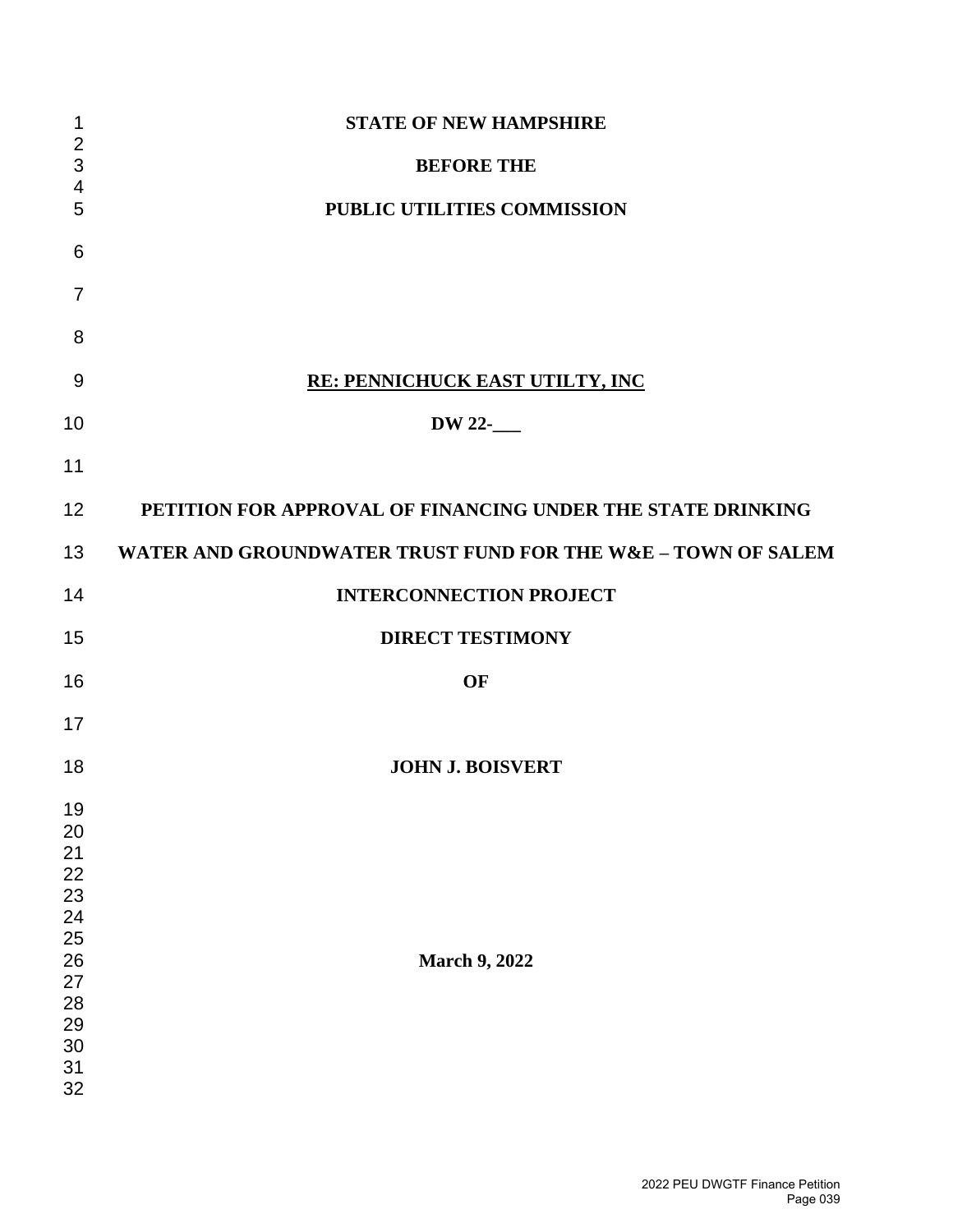| 1  | Q. | What is your name and what is your position with Pennichuck Water Works, Inc.?          |
|----|----|-----------------------------------------------------------------------------------------|
| 2  | A. | My name is John J. Boisvert. I am the Chief Engineer of Pennichuck Water Works, Inc.    |
| 3  |    | ("PWW"), which provides services to Pennichuck East Utility, Inc. ("PEU" or the         |
| 4  |    | "Company") pursuant to a management allocation agreement. I have worked for PWW         |
| 5  |    | since February 1, 2006. I am a licensed professional engineer in New Hampshire and      |
| 6  |    | Maine.                                                                                  |
| 7  |    |                                                                                         |
| 8  | Q. | Please describe your educational background.                                            |
| 9  | A. | I have a Bachelor of Science degree and a Master of Science degree in Civil Engineering |
| 10 |    | from the University of New Hampshire in Durham, New Hampshire. I also have a            |
| 11 |    | Master's degree in Environmental Law and Policy from Vermont Law School in South        |
| 12 |    | Royalton, Vermont.                                                                      |
| 13 |    |                                                                                         |
| 14 | Q. | Please describe your professional background.                                           |
| 15 | A. | Prior to joining the Company, I served as a Team Leader for Weston & Sampson            |
| 16 |    | Engineers of Portsmouth, New Hampshire in their Water Practices Group from 2000 to      |
| 17 |    | 2006. Prior to Weston & Sampson I was employed by the Layne Christensen Company         |
| 18 |    | of Shawnee Mission, Kansas as Regional Manager for their Geosciences Division in        |
| 19 |    | Dracut, Massachusetts from 1994 to 2000. I completed graduate school in 1992 and was    |
| 20 |    | employed by Hoyle, Tanner, & Associates of Manchester, New Hampshire as a Project       |
| 21 |    | Engineer from 1992 to 1994. Prior to entering full time graduate programs at the        |
| 22 |    | University of New Hampshire and Vermont Law School, I was employed by Civil             |
| 23 |    | Consultants of South Berwick, Maine as a Project Engineer from 1986 to 1989 and by      |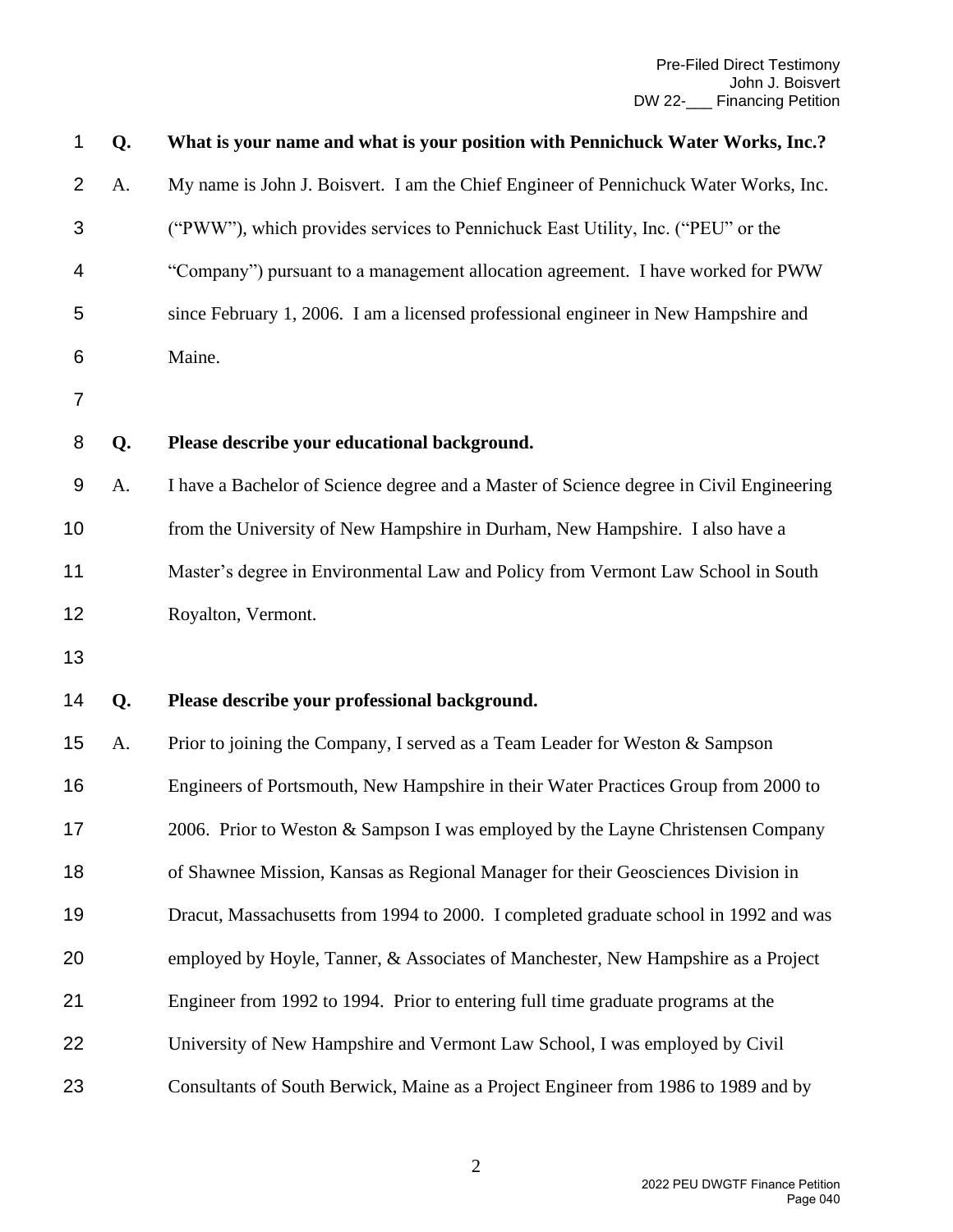- Underwood Engineers of Portsmouth, New Hampshire as a project Engineer from 1985 to 1986.
- 

| 4                | Q. | What are your responsibilities as Chief Engineer of the Company?                              |
|------------------|----|-----------------------------------------------------------------------------------------------|
| 5                | A. | As Chief Engineer, I manage and oversee the Company's Engineering Department. I               |
| 6                |    | lead the Company's Asset Management program. I, as head of the Engineering                    |
| 7                |    | Department, am responsible for the planning, design, permitting, construction, and            |
| 8                |    | startup of major capital projects, including pipelines, reservoirs/dams, building structures, |
| $\boldsymbol{9}$ |    | pumping facilities, treatment facilities, and groundwater supplies. The Engineering           |
| 10               |    | Department staff provides regular technical assistance to the Company's Water Supply          |
| 11               |    | Department, Distribution Department, Customer Service Department, and Senior                  |
| 12               |    | Management.                                                                                   |
| 13               |    |                                                                                               |
| 14               | Q. | What is the purpose of your testimony?                                                        |
| 15               | A. | I will be describing the "W&E – Town of Salem Interconnection Project," connecting the        |
| 16               |    | Company's existing W&E community water system ("CWS") with the Town of Salem                  |
| 17               |    | Municipal Water System, including the water main extension and treatment system               |
| 18               |    | upgrades required therein. The Company seeks approval to finance the work with                |
| 19               |    | proceeds from a loan and grant approved for issuance by the New Hampshire Drinking            |
| 20               |    | Water and Groundwater Trust Fund ("DWGTF"). Please see Exhibit JJB-1 for the letter           |
| 21               |    | offering DWGTF Loan and Grant funds for this project.                                         |
| 22               |    |                                                                                               |
| 23               | Q. | What are the terms of the DWGTF loan and grant?                                               |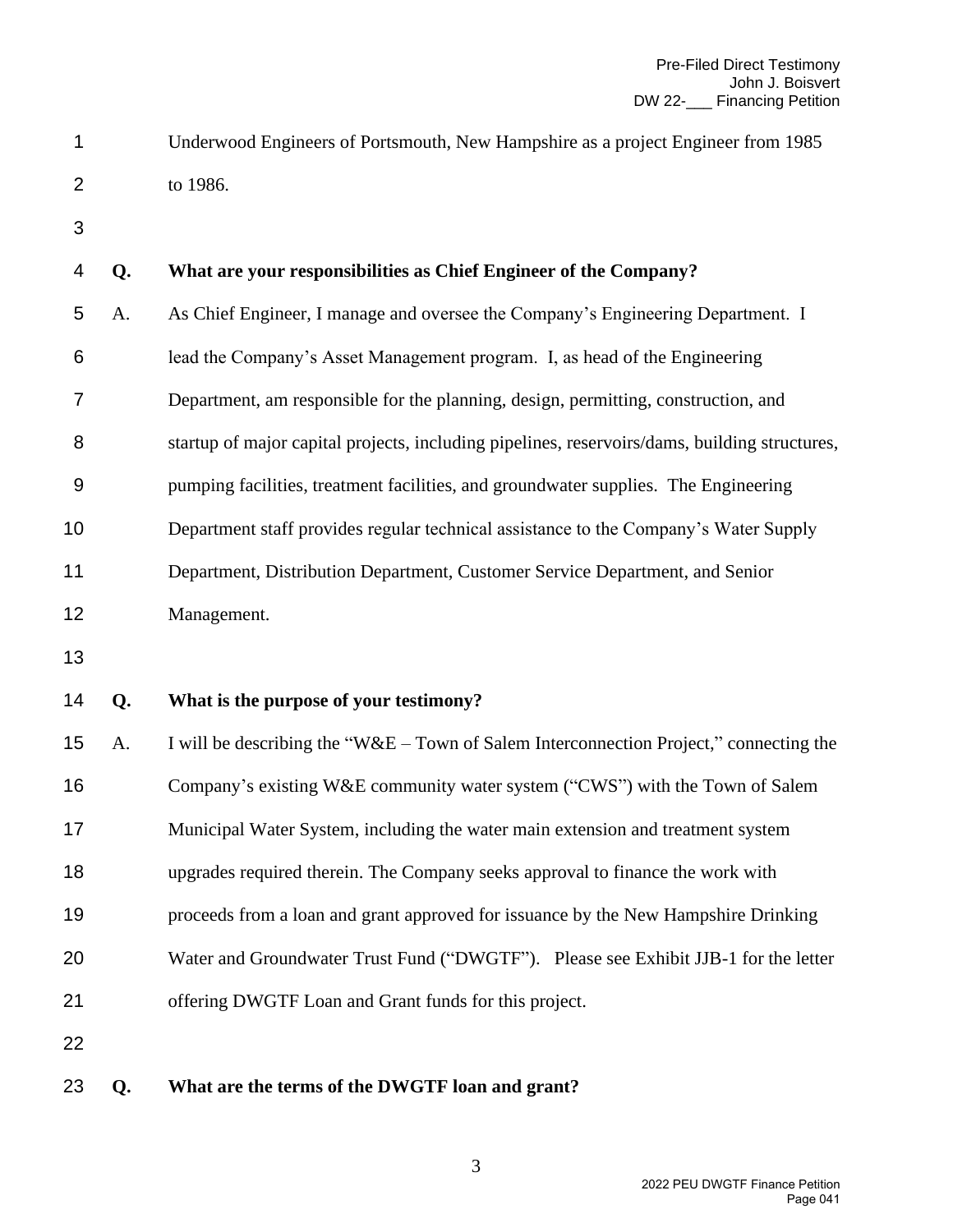| 1              | A. | The NHDES is offering a \$493,500 loan with a 25-year term, including level monthly           |
|----------------|----|-----------------------------------------------------------------------------------------------|
| $\overline{2}$ |    | payments and a current interest rate of 1.57% per annum, to provide partial funding for       |
| 3              |    | the project. The NHDES is also offering a \$211,500 grant to provide the balance of           |
| 4              |    | funding for the project. Please see Exhibit JJB-1 for the confirmation of the 25-year loan    |
| 5              |    | term.                                                                                         |
| 6              |    |                                                                                               |
| 7              | Q. | Please describe the $W&E-Town$ of Salem Interconnection Project for which the                 |
| 8              |    | Company is seeking DWGTF financing and funding.                                               |
| 9              | A. | The project is being pursued to interconnect the existing W&E system with the Town of         |
| 10             |    | Salem by extending a water main from Range Road to the W&E pump station and                   |
| 11             |    | upgrading the existing treatment system in Windham, NH for: (1) the removal of                |
| 12             |    | chloramines and (2) rechlorination. The project will include the installation of              |
| 13             |    | approximately 1,255 linear feet of 4", 6", and 8" ductile iron pipe, of which                 |
| 14             |    | approximately 775 feet of 8" ductile iron will be installed from Range Road to the W&E        |
| 15             |    | pump station. The existing treatment system will be upgraded with two new 42"                 |
| 16             |    | fiberglass filter tanks, using catalytic carbon as the filter media. Please see Exhibit JJB-2 |
| 17             |    | for the project design drawings that includes a project location map.                         |
| 18             |    |                                                                                               |
| 19             | Q. | Please describe the new treatment system and why it was selected.                             |
| 20             | A. | The new treatment system utilizes catalytic carbon as the filter media to remove              |
| 21             |    | chloramines from the Town of Salem water (which is the disinfection treatment method          |
| 22             |    | used by Manchester Water Works, which is the ultimate source of this water). Initially,       |
| 23             |    | "break point chlorination" was also evaluated to perform the same function. Break point       |
|                |    |                                                                                               |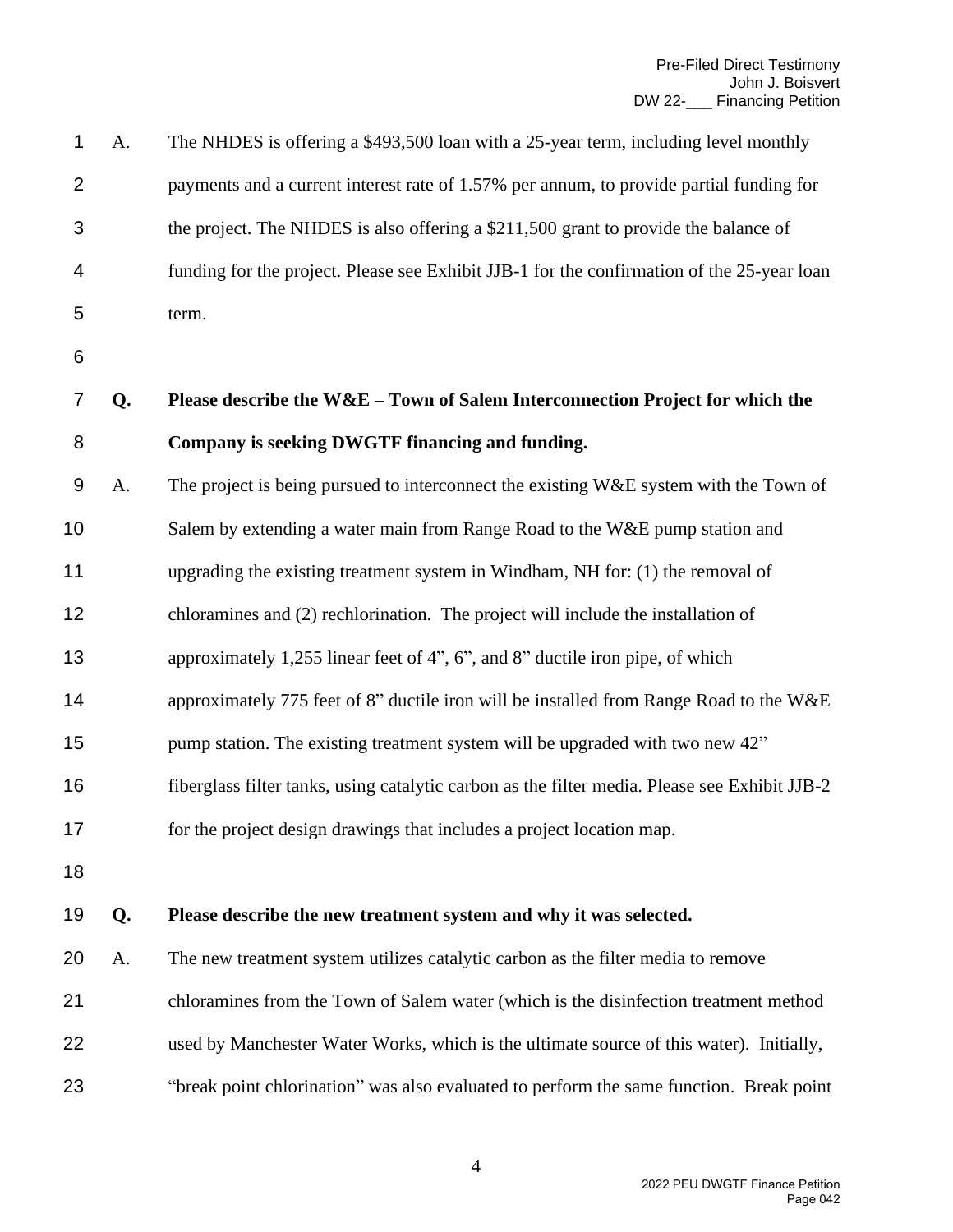chlorination is largely dependent on specific pH levels to be truly effective, and thus, must be monitored closely using expensive equipment and frequent operator visits to the station. This station is currently only required to be visited weekly by an operator, and the system operates with little additional intervention. Break point chlorination would mean increased monitoring by Pennichuck personnel and is dependent on the stability and consistency of the chloramine levels in the interconnection water supply, something which Pennichuck has no control over. Due to these various factors, the Company selected catalytic carbon as the preferred treatment method because it would minimize operator supervision and the integrity of the treatment system will not be compromised regardless of fluctuations in chloramine levels.

## **Q. Please describe the purpose of and need for the project.**

 A. The W&E system is a small community water system located in Windham, NH. The 14 treatment station was purchased in 1998 by Pennichuck East Utility ("PEU"), Inc and upgraded the following year. At the time that PEU acquired the system there were 5 16 active wells. Since the acquisition of the system one additional well was developed and two of the original 5 wells were abandoned due to loss of capacity and water quality 18 issues. There are no other locations within close proximity to the W&E system that have sufficient undeveloped land to allow for the development of additional wells. At present 20 the W&E system supplies water to residential customers and several businesses utilizing 21 three bedrock wells. The well water is treated with green sand filters to remove iron and manganese, as well as treated for hardness with water softening treatment systems. Finished water from the treatment system is stored in two buried finished water tanks.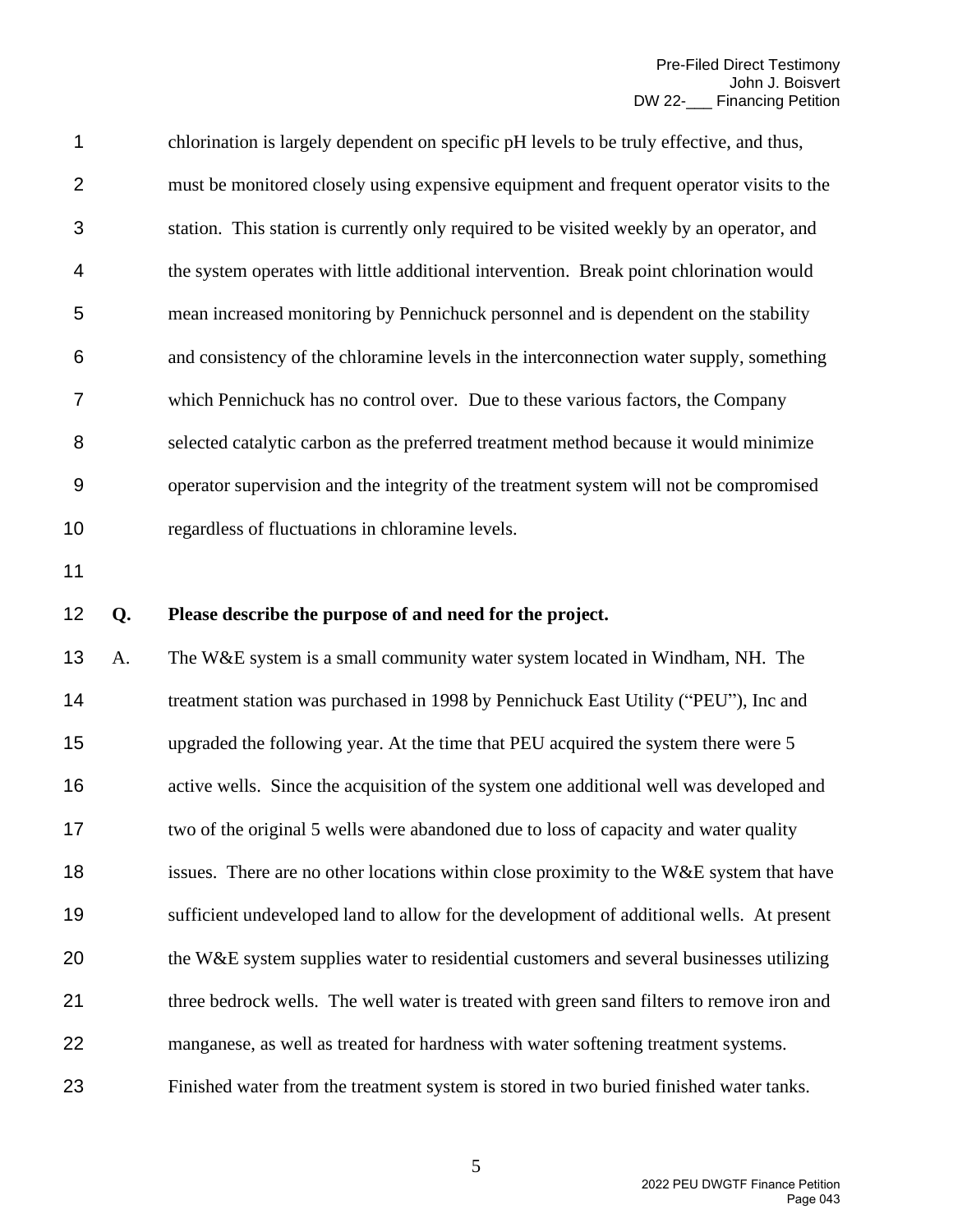The system is backwashed utilizing a brine solution, and the waste from the backwash system is collected in brine tanks.

 The current supply of water from the three wells can meet the systems base water demands but they cannot meet seasonal watering demands. Additionally, as the hardness of the water from the wells have increased and the level of hardness in the finished water resulted in an increased level of customer complaints due to premature failure of hot water heating systems, dish washers and washing machines which highlighted the need to find a supplemental supply of water to mix with and improve the quality and quantity of water being delivered from the existing wells. Over the last 20 years, the capacity of the wells has diminished as they have run longer to meet the system demand due to the loss of the two wells mentioned above. Without the addition of a supplemental source of supply, the strain on the existing wells will accelerate. This strain has caused the wells to draw down farther than sustainable levels would require, and as such, is increasing the concentration of manganese levels in the raw water and depleting the wells' capacities. Though the current treatment system is still capable of producing finished water that meets the primary water treatment standards, it does not meet secondary standards due to the highest producing well containing elevated levels of manganese and hardness. The decreasing raw water quality means more frequent backwashing of the filters is required, which generates more backwash waste, and less finished water to supply into the system. Decreased well capacity and increased wastewater have forced Pennichuck to implement water restrictions in recent years that have elevated from an "odd even" watering schedule to a "two times per week" schedule to a "total ban on outside usage" during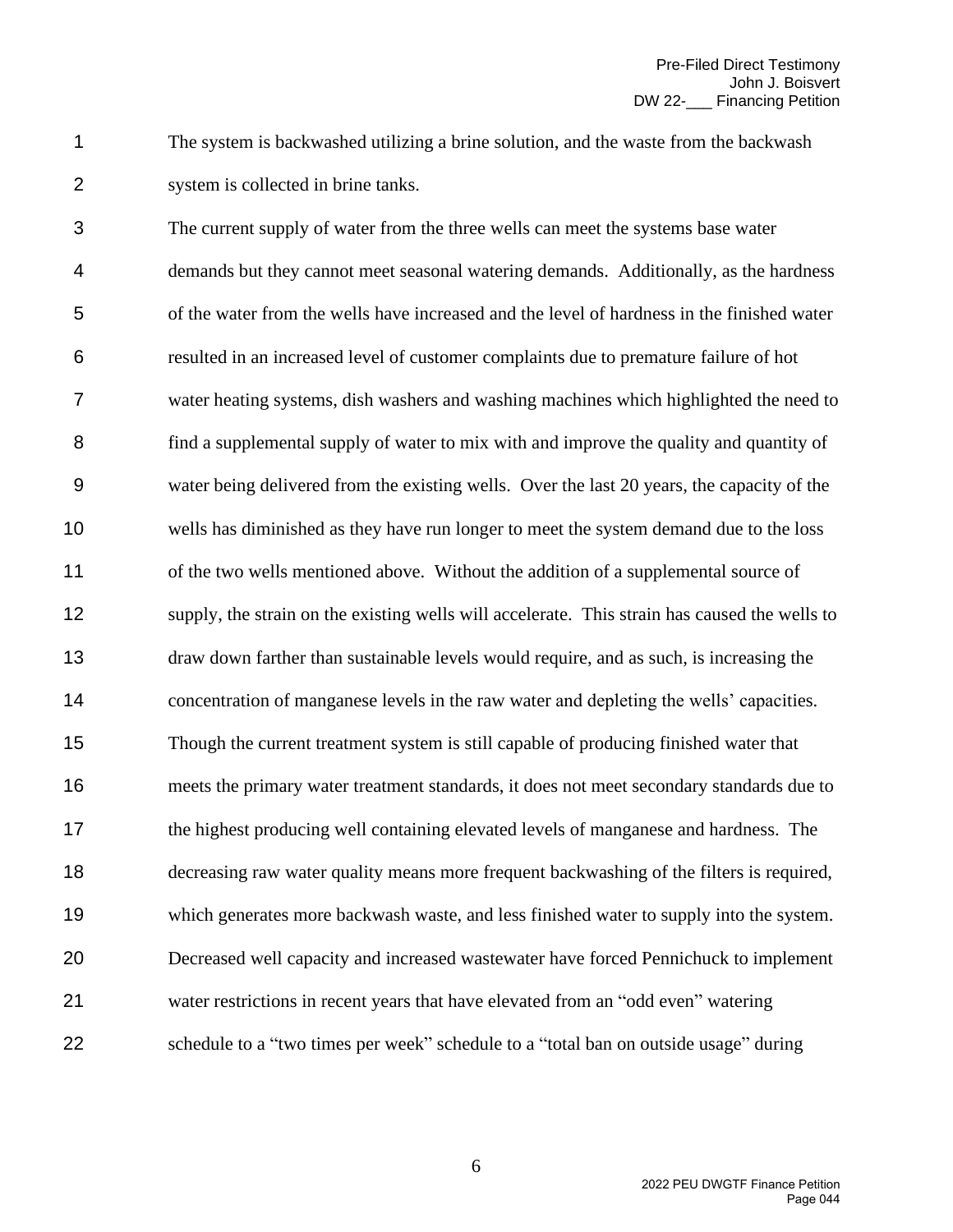| 1                |    | high flow months. To combat the water supply issues, the Company designed the W&E           |
|------------------|----|---------------------------------------------------------------------------------------------|
| $\overline{2}$   |    | - Town of Salem Interconnection Project to create a second water supply.                    |
| 3                |    | This project will allow the well with elevated levels of manganese and hardness to be       |
| 4                |    | shut off, so that the treatment system can perform more efficiently and effectively.        |
| 5                |    | Additionally, this interconnection will ensure there is sufficient water supply to this CWS |
| $\,6$            |    | should one of the three remaining wells, or associated pump and treatment equipment         |
| 7                |    | fail.                                                                                       |
| 8                |    | The proposed interconnection could supply more than enough water for the W&E                |
| $\boldsymbol{9}$ |    | system. However, the unit cost of the water that is purchased using this interconnection    |
| 10               |    | is greater than the water Pennichuck can currently produce from the wells in the            |
| 11               |    | aggregate. Additionally, Pennichuck is limited to purchase only 30,000 gallons per day      |
| 12               |    | from Salem, though it is attempting to negotiate an additional 50,000 gpd, which would      |
| 13               |    | bring the total to 80,000 gpd. The interconnection utilizes chloramination as a source of   |
| 14               |    | disinfection, which is a different disinfection method than what is currently utilized at   |
| 15               |    | W&E, where chlorine is the primary disinfectant. Pennichuck plans to blend these two        |
| 16               |    | sources to supplement the existing station's production in hopes of creating less strain on |
| 17               |    | the wells and allowing Pennichuck to lift water restrictions going forward. As such, the    |
| 18               |    | Company can only accomplish this overall method of providing additional water into the      |
| 19               |    | system with the blended water supplies if the chloramines are removed from the              |
| 20               |    | interconnection supply before combining it with the chlorinated well water from the         |
| 21               |    | W&E system, thus requiring the new treatment system upgrades.                               |
| 22               |    |                                                                                             |
| 23               | Q. | Please describe the estimated timeline required to complete the project in 2022.            |